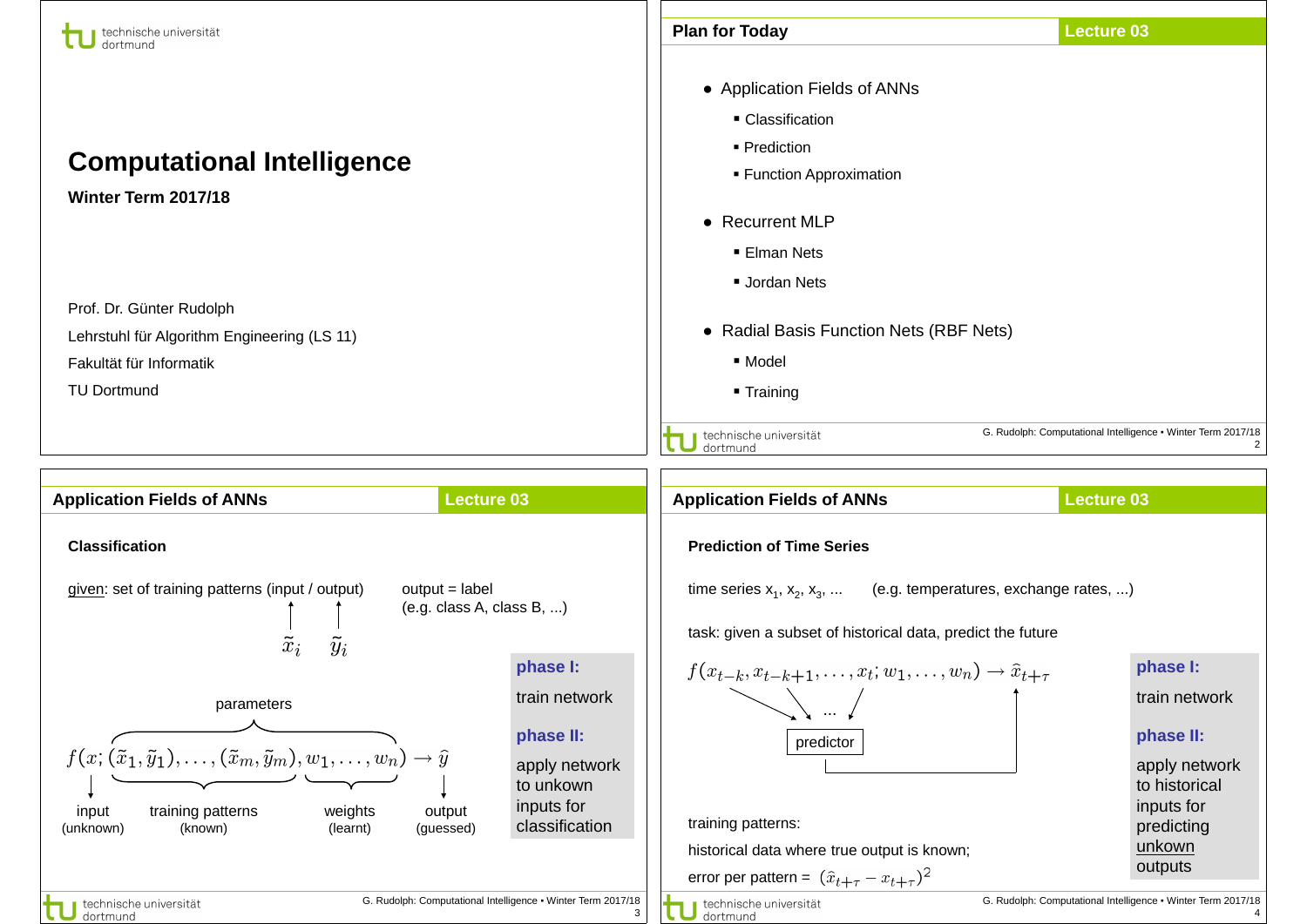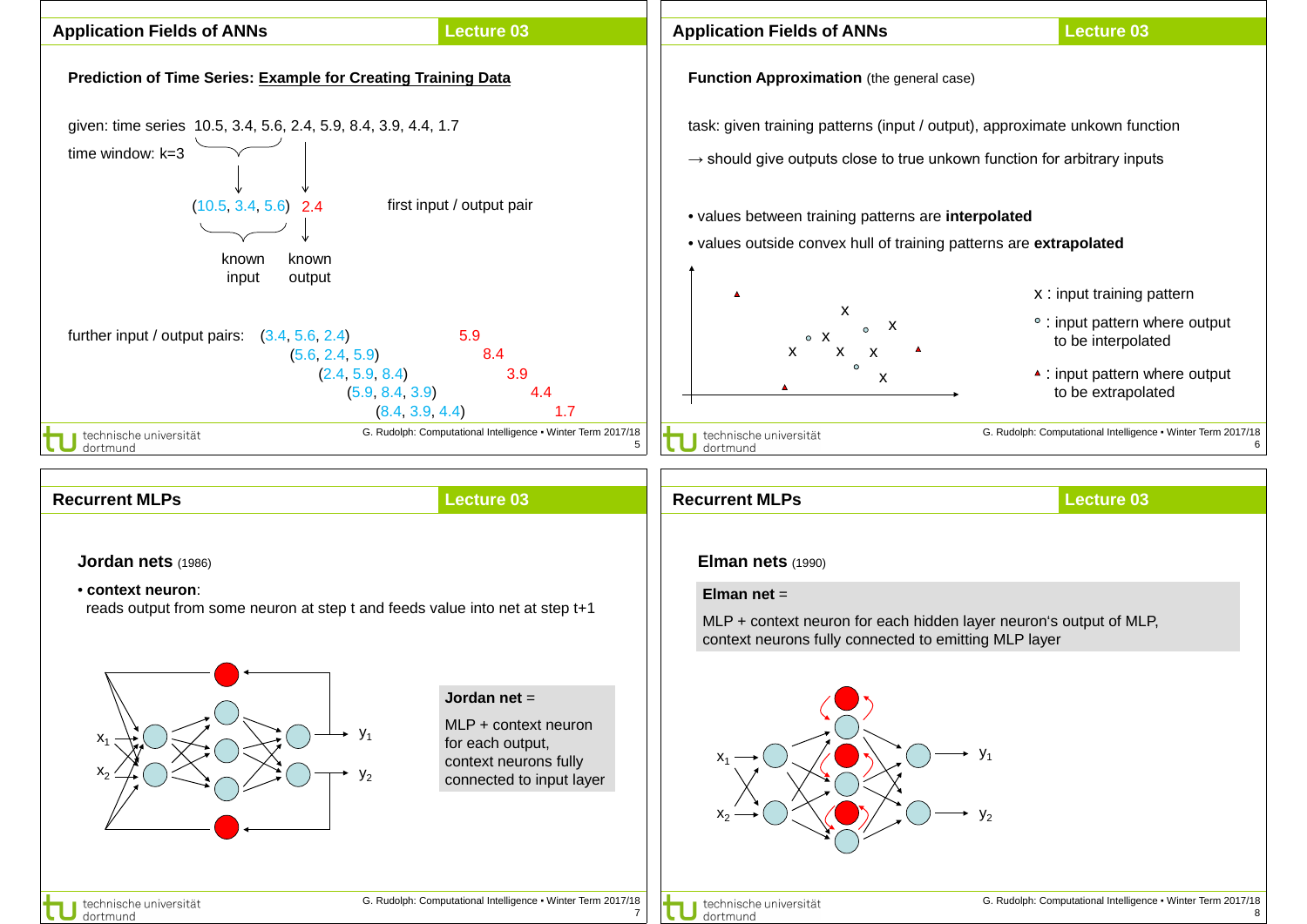| <b>Lecture 03</b><br><b>Recurrent MLPs</b>                                                                                                                                                                                         | <b>Lecture 03</b><br><b>Radial Basis Function Nets (RBF Nets)</b>                                                                                                                   |
|------------------------------------------------------------------------------------------------------------------------------------------------------------------------------------------------------------------------------------|-------------------------------------------------------------------------------------------------------------------------------------------------------------------------------------|
| Training?                                                                                                                                                                                                                          | <b>Definition:</b><br><b>Definition:</b>                                                                                                                                            |
|                                                                                                                                                                                                                                    | A function $\phi : \mathbb{R}^n \to \mathbb{R}$ is termed <b>radial basis function</b><br><b>RBF</b> local iff                                                                      |
| $\Rightarrow$ unfolding in time ("loop unrolling")                                                                                                                                                                                 | iff $\exists \varphi : \mathbb{R} \to \mathbb{R} : \forall x \in \mathbb{R}^n : \phi(x; c) = \varphi(\ x - c\ ).$<br>$\varphi(r) \rightarrow 0$ as $r \rightarrow \infty$<br>$\Box$ |
| • identical MLPs serially connected (finitely often)                                                                                                                                                                               |                                                                                                                                                                                     |
| • results in a large MLP with many hidden (inner) layers                                                                                                                                                                           | typically,    x    denotes Euclidean norm of vector x                                                                                                                               |
| • backpropagation may take a long time                                                                                                                                                                                             |                                                                                                                                                                                     |
| • but reasonable if most recent past more important than layers far away                                                                                                                                                           | examples:                                                                                                                                                                           |
|                                                                                                                                                                                                                                    | $\varphi(r) = \exp\left(-\frac{r^2}{\sigma^2}\right)$<br>unbounded<br>Gaussian                                                                                                      |
| Why using backpropagation?                                                                                                                                                                                                         |                                                                                                                                                                                     |
| $\Rightarrow$ use Evolutionary Algorithms directly on recurrent MLP!<br>later!                                                                                                                                                     | $\varphi(r) = \frac{3}{4}(1 - r^2) \cdot 1_{\{r \leq 1\}}$<br>Epanechnikov<br>bounded<br>local                                                                                      |
|                                                                                                                                                                                                                                    | $\varphi(r) = \frac{\pi}{4} \cos\left(\frac{\pi}{2}r\right) \cdot 1_{\{r \leq 1\}}$<br>Cosine<br>bounded                                                                            |
| G. Rudolph: Computational Intelligence . Winter Term 2017/18<br>technische universität<br>dortmund                                                                                                                                 | G. Rudolph: Computational Intelligence . Winter Term 2017/18<br>technische universität<br>dortmund<br>9                                                                             |
| <b>Radial Basis Function Nets (RBF Nets)</b><br><b>Lecture 03</b>                                                                                                                                                                  | <b>Radial Basis Function Nets (RBF Nets)</b><br><b>Lecture 03</b>                                                                                                                   |
| <b>Definition:</b><br>A function f: $\mathbb{R}^n \to \mathbb{R}$ is termed <b>radial basis function net (RBF net)</b><br>iff $f(x) = w_1 \varphi(  x - c_1  ) + w_2 \varphi(  x - c_2  ) +  + w_p \varphi(  x - c_q  )$<br>$\Box$ | : N training patterns $(x_i, y_i)$ and q RBF neurons<br>given<br>: weights $w_1$ , , $w_0$ with minimal error<br>find                                                               |
| <b>RBF</b> neurons                                                                                                                                                                                                                 | solution:                                                                                                                                                                           |
| $\left( \varphi (  \mathsf{x}\text{-}\mathsf{c}_1  ) \right)$<br>$W_1$<br>$X_1$<br>$W_2$<br>$\boldsymbol{\Sigma}$<br>$\mathsf{x}_2$<br>$\rightarrow \hat{y}$<br>$\varphi(  x-c_2  )$                                               | we know that $f(x_i) = y_i$ for $i = 1, , N$ and therefore we insist that<br>$\sum w_k \cdot \varphi(  x_i - c_k  ) = y_i$<br>$k=1$<br>$P_{ik}$                                     |
| · layered net<br>$x_{n}$                                                                                                                                                                                                           | known value<br>known value<br>unknown                                                                                                                                               |

• 1st layer fully connected • no weights in 1st layer

• activation functions differ

11

technische universität

G. Rudolph: Computational Intelligence ▪ Winter Term 2017/18

 $\big($ φ(||x-c<sub>q</sub>||)

dechnische universität<br>dortmund

τ

 $W_p$ 

G. Rudolph: Computational Intelligence ▪ Winter Term 2017/18 12

 $\Rightarrow \sum\limits_{k=1}^q w_k \cdot p_{ik} \ = \ y_i \qquad \Rightarrow$  N linear equations with q unknowns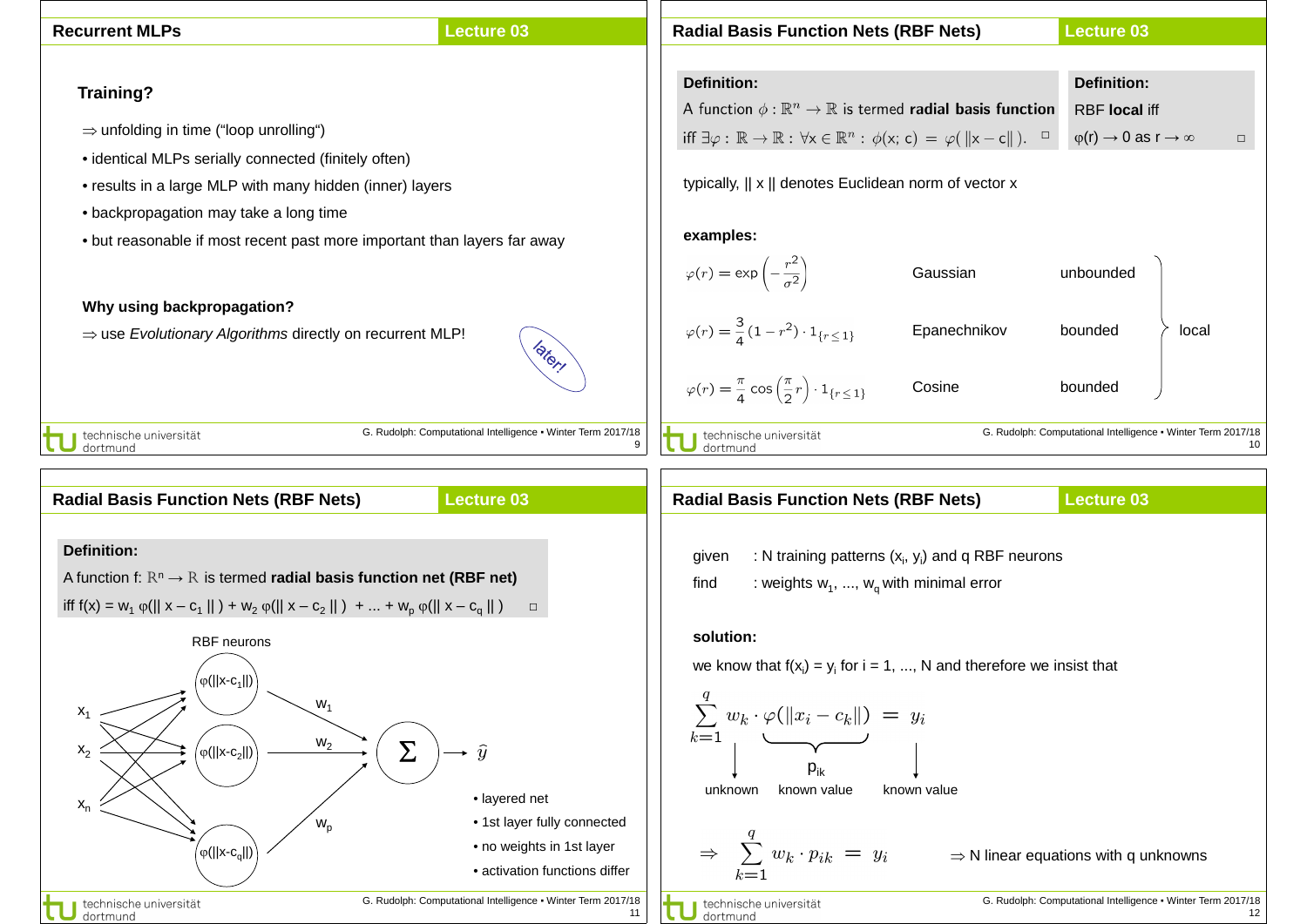| <b>Radial Basis Function Nets (RBF Nets)</b>                                                           |                | <b>Lecture 03</b>                                                                                                                                                                         | <b>Lecture 03</b><br><b>Radial Basis Function Nets (RBF Nets)</b>                                                                                                                                                                                                                                                                                                                                                                                                                                       |
|--------------------------------------------------------------------------------------------------------|----------------|-------------------------------------------------------------------------------------------------------------------------------------------------------------------------------------------|---------------------------------------------------------------------------------------------------------------------------------------------------------------------------------------------------------------------------------------------------------------------------------------------------------------------------------------------------------------------------------------------------------------------------------------------------------------------------------------------------------|
| in matrix form: $P w = y$                                                                              |                | with $P = (p_{ik})$ and P: N x q, y: N x 1, w: q x 1,                                                                                                                                     | <b>Tikhonov Regularization (1963)</b><br>idea:                                                                                                                                                                                                                                                                                                                                                                                                                                                          |
| case $N = q$ :                                                                                         | $w = P^{-1}y$  | if P has full rank                                                                                                                                                                        | choose $(P'P + h I_q)^{-1}$ instead of $(P'P)^{-1}$<br>$(h > 0, Ia$ is q-dim. unit matrix)<br>excursion to linear algebra:                                                                                                                                                                                                                                                                                                                                                                              |
| case $N < q$ :                                                                                         | many solutions | but of no practical relevance                                                                                                                                                             |                                                                                                                                                                                                                                                                                                                                                                                                                                                                                                         |
| case $N > q$ :                                                                                         | $w = P^+ y$    | where P <sup>+</sup> is Moore-Penrose pseudo inverse                                                                                                                                      | : matrix $A$ positive semidefinite (p.s.d) iff $\forall x \in \mathbb{R}^n : x' A x \geq 0$<br>Def<br>: matrix A positive definite (p.d.) iff $\forall x \in \mathbb{R}^n \setminus \{0\} : x' A x > 0$<br>Def<br>Thm : matrix $A: n \times n$ regular $\Leftrightarrow$ rank $(A) = n \Leftrightarrow A^{-1}$ exists $\Leftarrow A$ is p.d.                                                                                                                                                            |
| $P w = y$<br>$P'P w = P' v$<br>$(P'P)$ <sup>-1</sup> P'P w = $(P'P)$ <sup>-1</sup> P' y<br>unit matrix | P+             | $\cdot$ P' from left hand side (P' is transpose of P)<br>$\left  \cdot \right.$ (P'P) <sup>-1</sup> from left hand side<br>simplify<br>• existence of (P'P)-1 ?<br>• numerical stability? | Lemma: $a, b > 0$ , $A, B : n \times n$ , A p.d. and B p.s.d. $\Rightarrow a \cdot A + b \cdot B$ p.d.<br>Proof : $\forall x \in \mathbb{R}^n \setminus \{0\} : x'(a \cdot A + b \cdot B)x = a \cdot \underline{x}' \cdot \underline{A}x + b \cdot \underline{x}' \cdot \underline{B}x > 0$<br>q.e.d.<br>$> 0$ $> 0$ $> 0$ $> 0$ $> 0$<br>Lemma: $P: n \times q \Rightarrow P'P$ p.s.d.<br>Proof : $\forall x \in \mathbb{R}^n : x'(P'P)x = (x'P') \cdot (Px) = (Px)'(Px) =   Px  _2^2 \ge 0$<br>q.e.d. |
| technische universität<br>dortmund                                                                     |                | G. Rudolph: Computational Intelligence . Winter Term 2017/18                                                                                                                              | G. Rudolph: Computational Intelligence • Winter Term 2017/18<br>technische universität<br>13<br>dortmund                                                                                                                                                                                                                                                                                                                                                                                                |

| <b>Lecture 03</b>                                                                                                                                                                                      | <b>Lecture 03</b>                                                                                                                                                                                                                                     |
|--------------------------------------------------------------------------------------------------------------------------------------------------------------------------------------------------------|-------------------------------------------------------------------------------------------------------------------------------------------------------------------------------------------------------------------------------------------------------|
| <b>Radial Basis Function Nets (RBF Nets)</b>                                                                                                                                                           | <b>Radial Basis Function Nets (RBF Nets)</b>                                                                                                                                                                                                          |
| <b>Tikhonov Regularization (1963)</b>                                                                                                                                                                  | <b>Tikhonov Regularization (1963)</b>                                                                                                                                                                                                                 |
| $\Rightarrow (P'P + h I_a)$ is p.d. $\Rightarrow (P'P + h I_a)^{-1}$ exists                                                                                                                            | question: how to find appropriate $h > 0$ in $(P'P + h I_a)$ ?                                                                                                                                                                                        |
| question: how to justify this particular choice?<br>$  Pw - y  ^2 + h \cdot   w  ^2 \rightarrow \min_w!$                                                                                               | let PERF(h; T) with PERF : $\mathbb{R}^+ \to \mathbb{R}^+$ measure the performance of RBF net<br>for positive $h$ and given training set $T$<br>find $h^*$ such that $PERF(h^*;T) = \max\{PERF(h;T) : h \in \mathbb{R}^+\}\$                          |
| interpretation: minimize TSSE and prefer solutions with small values!                                                                                                                                  | $\rightarrow$ several approaches in use                                                                                                                                                                                                               |
| $\frac{d}{dw}[(Pw-y)'(Pw-y)+h\cdot w'w]=$                                                                                                                                                              | $\rightarrow$ here: grid search and crossvalidation                                                                                                                                                                                                   |
| $\frac{d}{dw}[(w'P'Pw-w'P'y-y'Pw+y'y+h\cdot w'w]=$<br>$2 P' P w - 2 P' y + 2h w = 2 (P' P + h I_a) w - 2 P' y = 0$<br>$\Rightarrow$ $w^* = (P'P + hI_q)^{-1}P'y$                                       | (1) choose $n \in \mathbb{N}$ and $h_1, \ldots, h_n \in (0, H] \subset \mathbb{R}^+$ ; set $p^* = 0$<br>(2) for $i=1$ to $n$<br>$p_i = \text{PERF}(h_i; T)$<br>(3)<br>(4) if $p_i > p^*$<br>grid search<br>(5)<br>$p^* = p_i; k = i;$<br>(6)<br>endif |
| $\frac{d}{dw}[2(P'P + h I_q) w - 2P' y] = 2(P'P + h I_q)$ is p.d.<br>$\Rightarrow$ minimum<br>G. Rudolph: Computational Intelligence • Winter Term 2017/18<br>technische universität<br>15<br>dortmund | $(7)$ endfor<br>$(8)$ return $h_k$<br>G. Rudolph: Computational Intelligence . Winter Term 2017/18<br>technische universität<br>dortmund                                                                                                              |